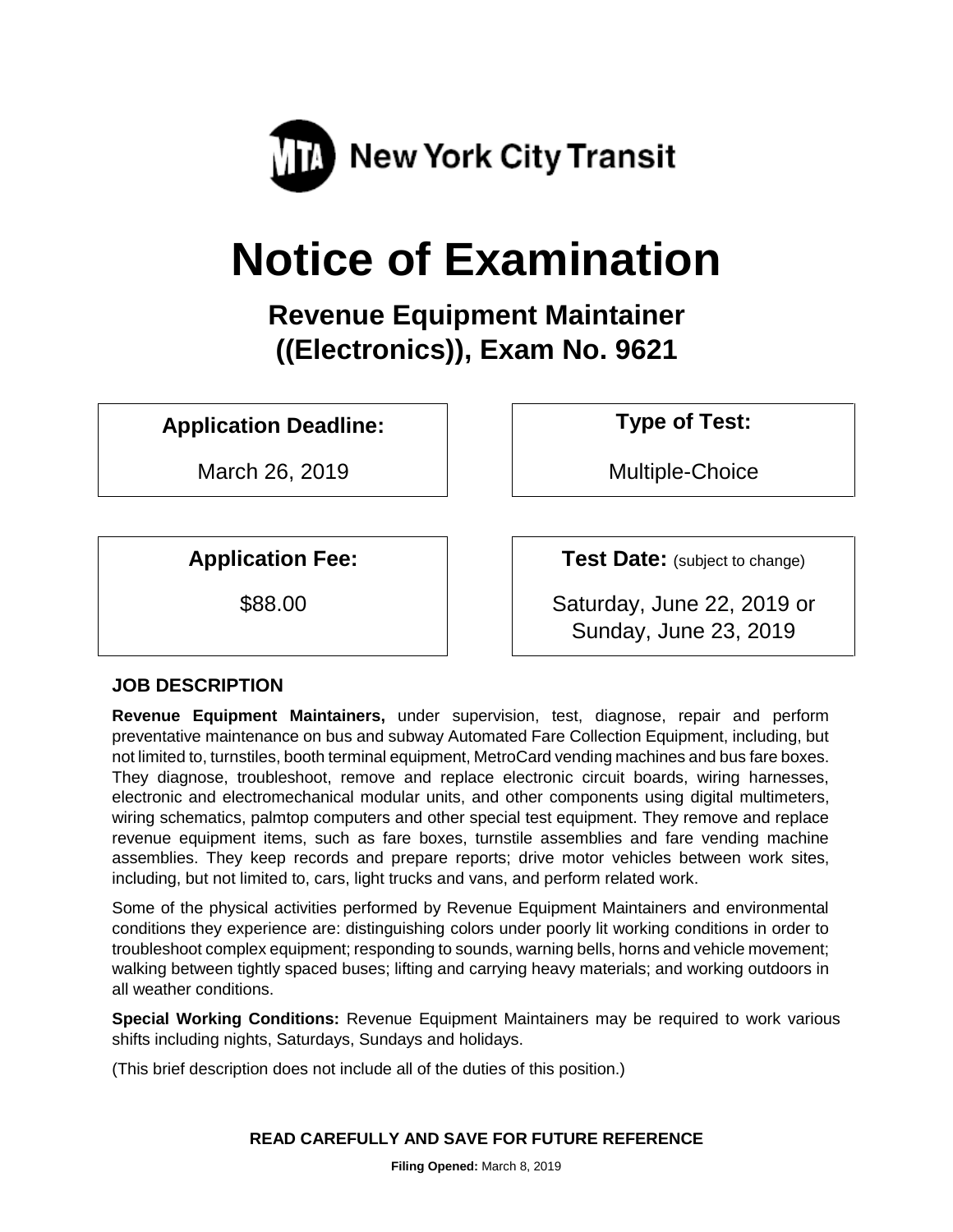## **SALARY AND BENEFITS**

The current minimum salary for Revenue Equipment Maintainer is \$37.4356 per hour for a 40-hour work week. This rate is subject to change. The benefits of this position include, but are not limited to, night and weekend salary differentials, paid holidays, vacation and sick leave, a comprehensive medical plan and a pension plan. There are two assignment levels within this class of positions. Appointment will be made to Assignment Level I. After appointment, employees may be assigned to the higher assignment level at the discretion of the agency.

## **HOW TO QUALIFY**

**Education and Experience Requirements:** By the **last day of the Application Period,** you must meet the following requirements:

Three years of full-time journey-level experience (i.e. you must be a fully-trained, knowledgeable, experienced, proficient, and competent technician) in maintaining, testing, troubleshooting, calibrating and repairing equipment incorporating microprocessors, and related electronic equipment.

For the above journey-level experience to be credited, it must be **preceded by** one of the following:

- 1. Two years of full-time experience as a technician, technician's helper, apprentice or trainee performing or assisting in the work described above; or
- 2. Graduation from a trade school or technical school, with a major course of study in electrical, electronic, electromechanical, or computer technology, or a closely related field; totaling 600 hours; or
- 3. Graduation from a vocational high school with a major course of study in electrical, electronic, electromechanical, or computer technology, or a closely related field; or
- 4. An associate degree or higher in electrical, electronic, electromechanical, or computer technology, or a closely related field from an accredited college or university.

The vocational high school, technical school, or trade school must be approved by a State's Department of Education or a recognized accrediting organization. The college or university must be accredited by regional, national, professional or specialized agencies recognized as accrediting bodies by the U.S. Secretary of Education, and by the Council of Higher Education Accreditation (CHEA).

**Foreign Education Fact Sheet (required only if you need credit for your foreign education for this examination):** If you were educated outside the United States, you must have your foreign education evaluated to determine its equivalence to education obtained in the United States. The services that are approved to make this evaluation, as well as instructions on how to submit this evaluation are listed in the *Foreign Education Fact Sheet* included with your application packet. When you contact the evaluation service, ask for a "document-by-document" (general) evaluation of your foreign education.

You will be required to indicate if you met the education and experience requirements on the date that you are scheduled to take the Revenue Equipment Maintainer test. You may also be required to complete additional forms in regards to your education and experience at the time of appointment. You will be given the Revenue Equipment Maintainer test before we verify your qualifications for this examination. You are responsible for determining whether you meet the qualifications requirements for this examination prior to submitting the *Application*. If you are marked "Not Qualified," your application fee will **not** be refunded and you will **not** receive a score.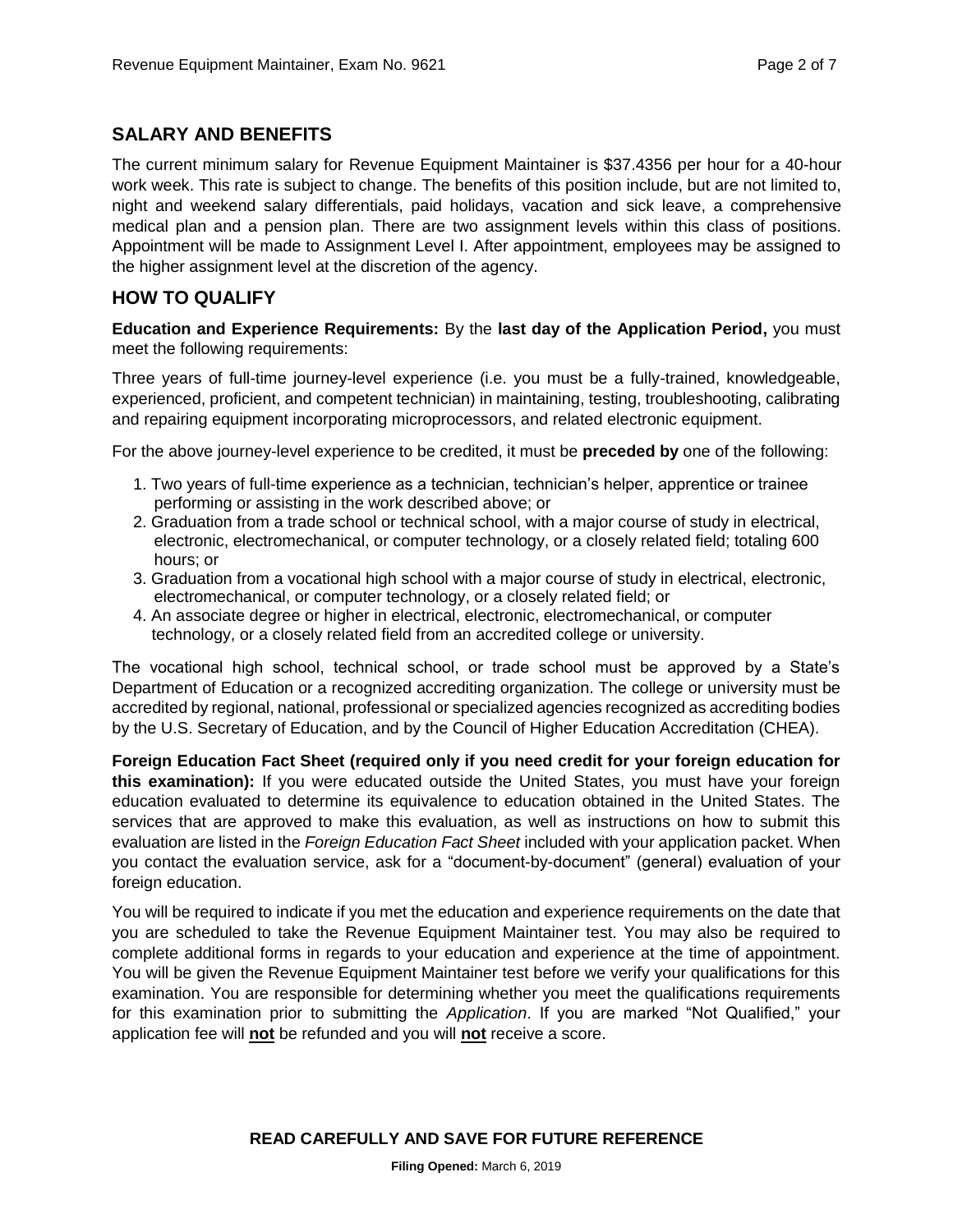## **REQUIREMENTS TO BE APPOINTED**

**Driver License Requirement:** At the time of appointment, you must have a motor vehicle driver license valid in the State of New York with no disqualifying restrictions that would preclude the performance of the duties of this title. If you have serious moving violations, a license suspension or an accident record, you may be disqualified. This license must be maintained for the duration of your employment in the title.

**Drug Screening Requirement:** You must pass a drug screening in order to be appointed.

**Residency:** New York City residency is not required for this position.

**English Requirement:** You must be able to understand and be understood in English.

**Proof of Identity:** Under the Immigration and Reform Control Act of 1986, you must be able to prove your identity and your right to obtain employment in the United States prior to employment with MTA New York City Transit.

# **HOW TO SUBMIT AN APPLICATION AND PAY THE APPLICATION FEE**

If you believe you meet the requirements in the "How to Qualify" section, submit an application online unless you are requesting a Fee Waiver. Applicants who wish to request a Fee Waiver should refer to the "How to Submit an Application When Requesting a Fee Waiver" section below. *Applications* will **not** be accepted in person.

#### **Online Applications**:

- 1. Apply using<http://mta.info/nyct/hr/appexam.htm> by the last day of the application period.
- 2. Log into your existing account or create a new account online to apply.
- 3. Follow the steps to submitting an application.
- 4. A confirmation number will appear on the same page after submitting your Application.
- 5. Below the confirmation number, a Pay Examination Fee button will appear for you to click to open the payment page.
- 6. A major credit card or a bank card associated with a bank account must be used when paying the application fee.
- 7. You will be sent a confirmation email after you submit payment for the application fee.

Save your confirmation numbers for future reference and proof of filing an *Application.*

Computers with internet access are available on a limited basis at branches of the New York Public Library, the Brooklyn Library and the Queens Library to patrons with a valid library card.

(Continued)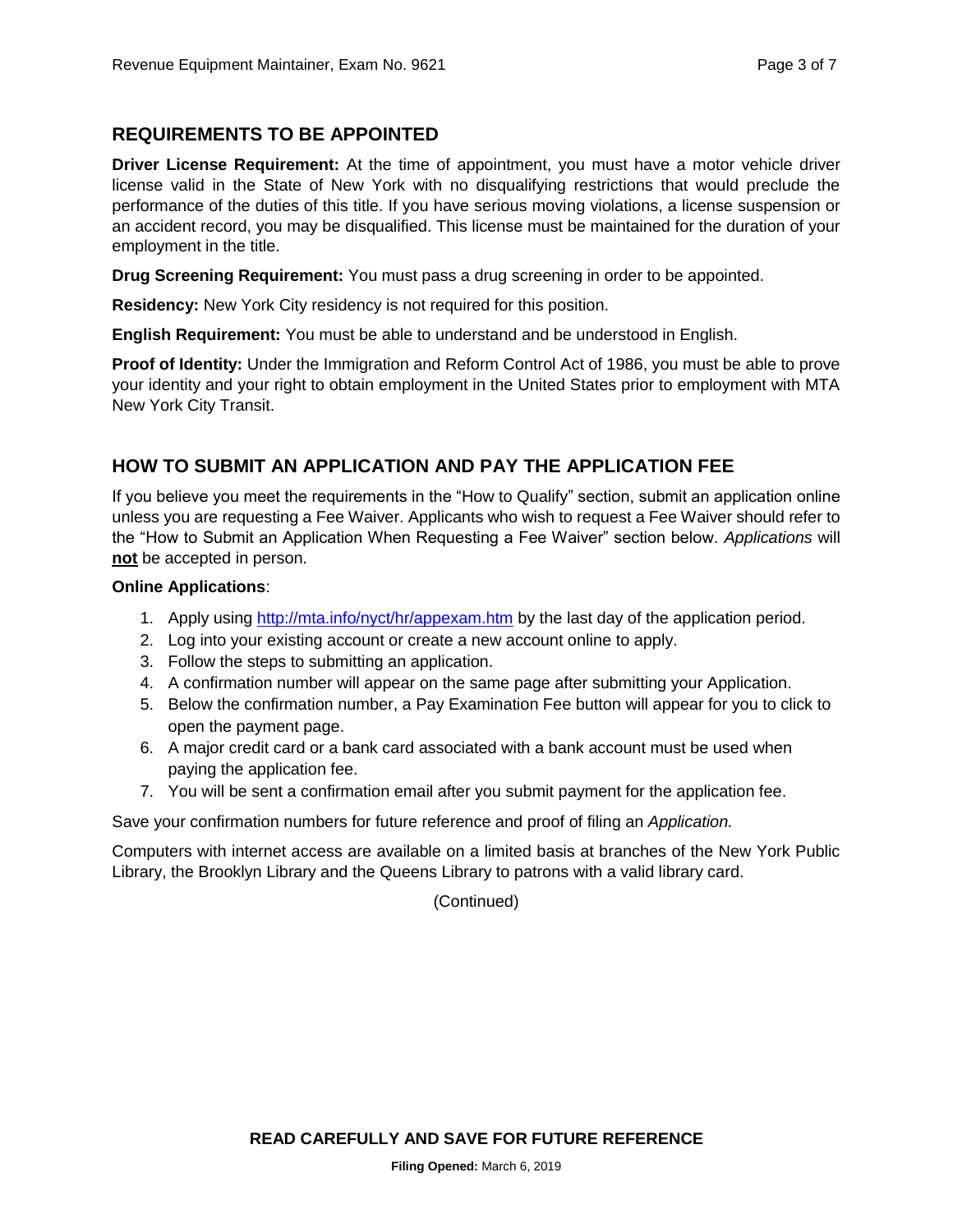#### **HOW TO SUBMIT AN APPLICATION AND PAY THE APPLICATION FEE** (Continued)

**Application Fee:** This fee is generally not refundable. Under special circumstances, you may be entitled to a refund. You should refer to the Department of Citywide Administrative Services ("DCAS") General Exam Regulations to determine if you are entitled to a refund prior to requesting a refund. You can refer to the bottom of the last page of the Notice of Examination for instructions on how to obtain a copy of the DCAS General Exam Regulations.

### **HOW TO SUBMIT AN APPLICATION WHEN REQUESTING A FEE WAIVER**

Applicants who wish to request a fee waiver must obtain an *Application* in person at the MTA Exam Information Center as indicated above and must submit the *Application* and required forms by mail to the address in the "Correspondence" section below **by the last day of the application period**.

MTA New York City Transit will not accept *Applications* in person. Additional information on how to request an application fee waiver is available with the *Application.*

#### **ADMISSION LETTER**

An *Admission Letter* will be mailed to you about 10 days before the first date of the multiple-choice test. If you do not receive an *Admission Letter* at least 4 days before this date, you may obtain a duplicate letter at the MTA Exam Information Center (as indicated above). A paper copy of the *Admission Letter* is your ticket for admission to the test.

Applicants **must** keep their mailing address **up to date**. Please refer to the Correspondence section below for instructions on how to update your address and other contact information.

#### **THE TEST**

You will be given a competitive multiple choice test. A score of at least 70% is required to pass this test. Your score on this test will determine your place on the eligible list.

Veterans' or Disabled Veterans' Credit will be granted only to eligible passing candidates who request that they be applied. Veterans' or Disabled Veterans' Credit should be requested at the time of application, but **must** be requested before the date the eligible list is established. Claims for Veterans' or Disabled Veterans' Credit cannot be made once the eligible list is established.

The multiple-choice test may include questions that require the use of any of the following knowledge areas/abilities: electrical and electronic theory; the maintenance, troubleshooting, and repair of electrical, electronic and mechanical equipment, including the selection and use of required tools and testing devices; reading and interpreting schematics, diagrams and maintenance manuals; safe work practices, including first aid procedures; and other related areas.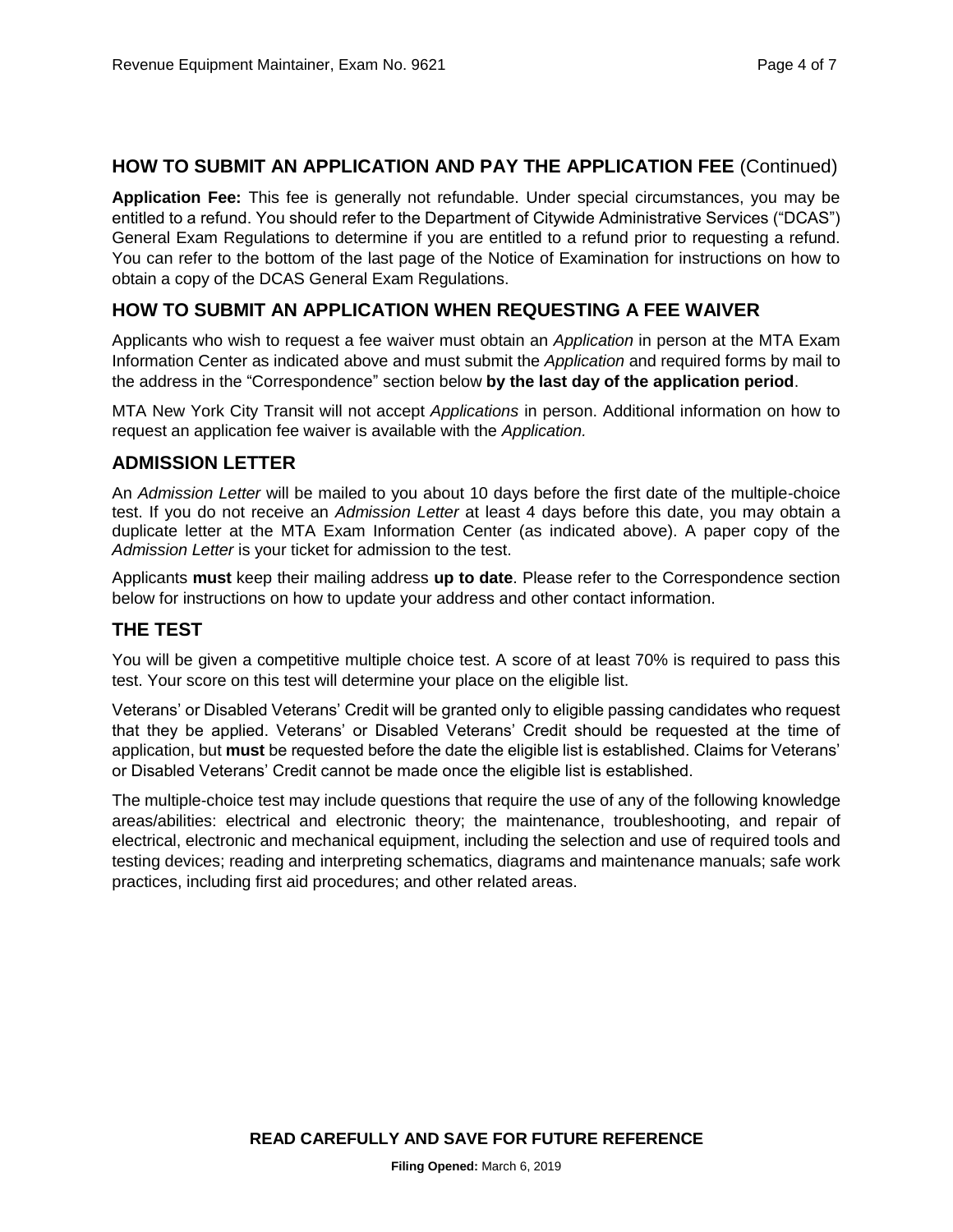# **TEST ADMINISTRATION GUIDELINES**

**Warning:** You are not permitted to enter the test site with cellular phones, smart watches, beepers, pagers, cameras, portable media players, or other electronic devices. Calculators are permitted; however they must be hand-held, battery or solar-powered, numeric only. Calculators with functions **other than** addition, subtraction, multiplication and division are **prohibited**. Electronic devices with an alphabetic keyboard, word processing, or data recording capabilities, such as planners, organizers, etc., are **prohibited**. If you use any of these devices in the building at any time before, during, or after the test, you may **not** receive your test results, your test score may be nullified, and your application fee will **not** be refunded.

You may not have any other person, including children, present with you while you are being processed for or taking the test, and no one may wait for you inside of the test site while you are taking the test.

**Required Identification: You are required to bring one (1) form of valid (non-expired) signature and photo bearing identification to the test site**. The name that was used to apply for the exam must match the first and last name on the photo ID. A list of acceptable identification documents is provided below**. If you do not have an acceptable ID, you may be denied testing.** Acceptable forms of identification (bring one) are as follows: State issued driver license, State issued identification card, US Government issued Passport, US Government issued Military Identification Card, US Government issued Alien Registration Card, Employer Identification Card with photo, IDNYC, or Student Identification Card with photo.

**Leaving:** You must leave the test site once you finish the test. If you leave the test site after being fingerprinted but before finishing the test, you will not be permitted to re-enter. If you disregard this instruction and re-enter the test site, you may not receive your test results, your test score may be nullified, and your application fee will not be refunded.

## **THE TEST RESULTS**

If you meet the education and experience requirements and pass the competitive multiple-choice test, your name will be placed in final score order on an eligible list and you will be given a list number. You will be notified by mail of your test results. If you meet all requirements and conditions, you will be considered for appointment when your name is reached on the eligible list.

## **ADDITIONAL INFORMATION**

**Probationary Period:** You will be required to complete a one year probationary period. Those who do not successfully complete the probationary period may be terminated or returned to their previously held permanent title at the discretion of MTA New York City Transit.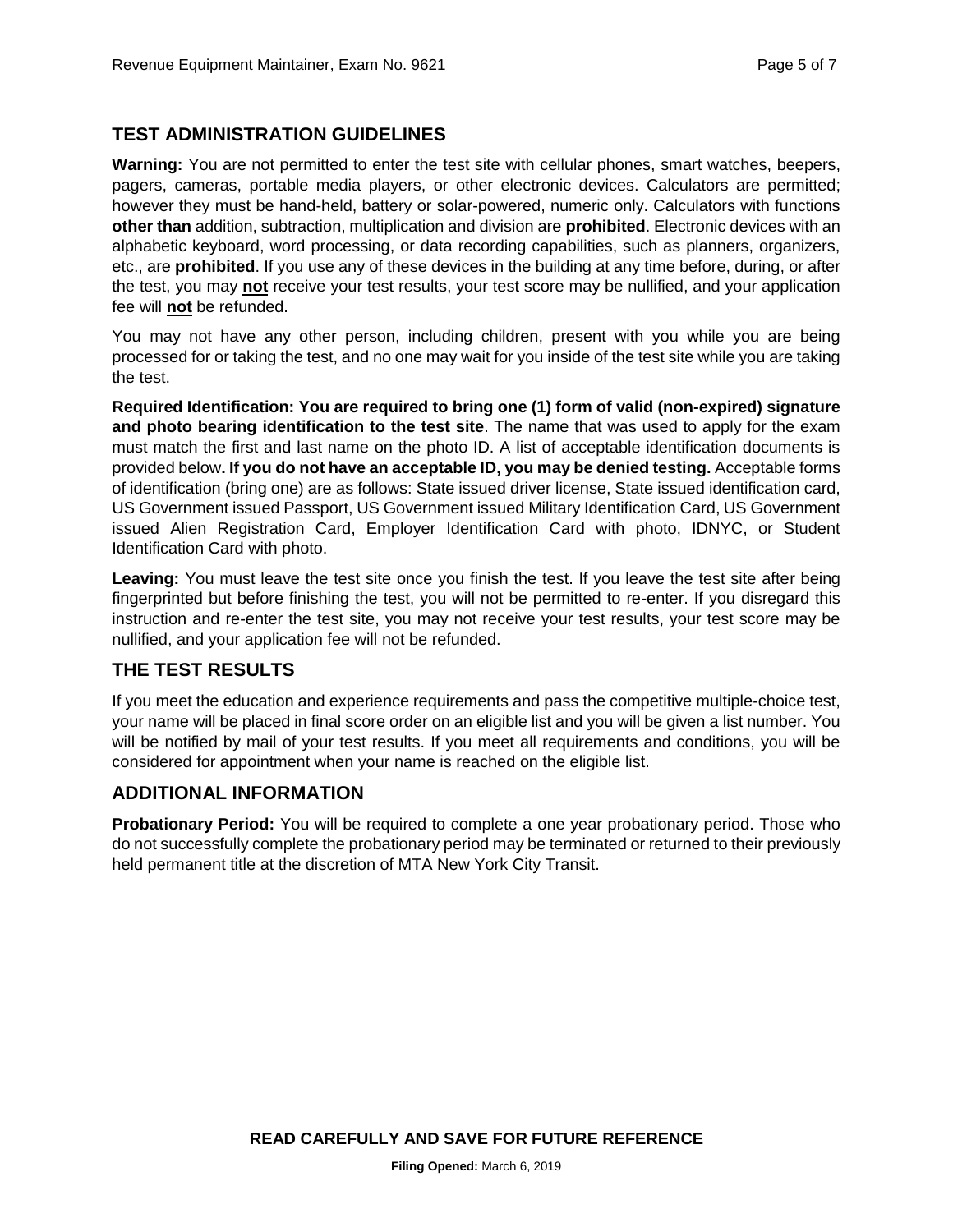## **SPECIAL ARRANGEMENTS**

**Special Test Accommodations:** If you plan to request special testing accommodations due to disability or an alternate test date due to your religious belief, follow the instructions included with your *Application* and mail your request to the address found in the "Correspondence" section below no later than 30 days prior to the first scheduled test date.

**Make-Up Test:** You may apply for a make-up test if you cannot take the Multiple-Choice test on the scheduled date for any of the following reasons:

- 1. Compulsory attendance before a public body; or
- 2. On-the-job injury or illness caused by municipal employment where you are an officer or employee of the City; or
- 3. Absence from the test within one week after the death of a spouse, domestic partner, parent, sibling, child, or child of a domestic partner where you are an officer or employee of the City; or
- 4. Absence due to ordered military duty; or
- 5. A clear error for which MTA New York City Transit is responsible; or
- 6. A temporary disability, pregnancy-related, or child-birth related condition preventing you from taking the test.

To request a make-up test, mail your request with your documentation of special circumstances to the address found in the "Correspondence" section below within 60 days of your scheduled test date or make the request within 90 days after performing ordered military duty.

#### **CORRESPONDENCE**

**Change of Contact Information:** It is critical that you keep your contact information (telephone number, mailing address and/or email address) current with MTA New York City Transit. You may miss important information about your exam(s) or consideration for appointment or promotion, including important information that may require a response by a specified deadline, if we do not have your correct contact information. To update your contact information, you must:

- 1. Visit us at the MTA Exam Information Center;
- 2. Email us at [examsunit@nyct.com,](mailto:examsunit@nyct.com) with the subject named 'Contact Info Update'; or
- 3. Mail us at the address below, with the words 'Contact Info Update' next to the exam title.

Your request must include your full name, exam title(s), exam number(s) and your old and new telephone numbers, mailing and/or email address**. All changes to an MTA employee's contact information must also be made through the MTA Business Service Center (BSC) via the employee portal at [http://www.mymta.info.](http://www.mymta.info/)** 

All other correspondence must be sent to the following address:

Revenue Equipment Maintainer, Exam No. 9621 MTA New York City Transit 180 Livingston Street, Room 4070 Brooklyn, NY 11201

#### **READ CAREFULLY AND SAVE FOR FUTURE REFERENCE**

**Filing Opened:** March 6, 2019